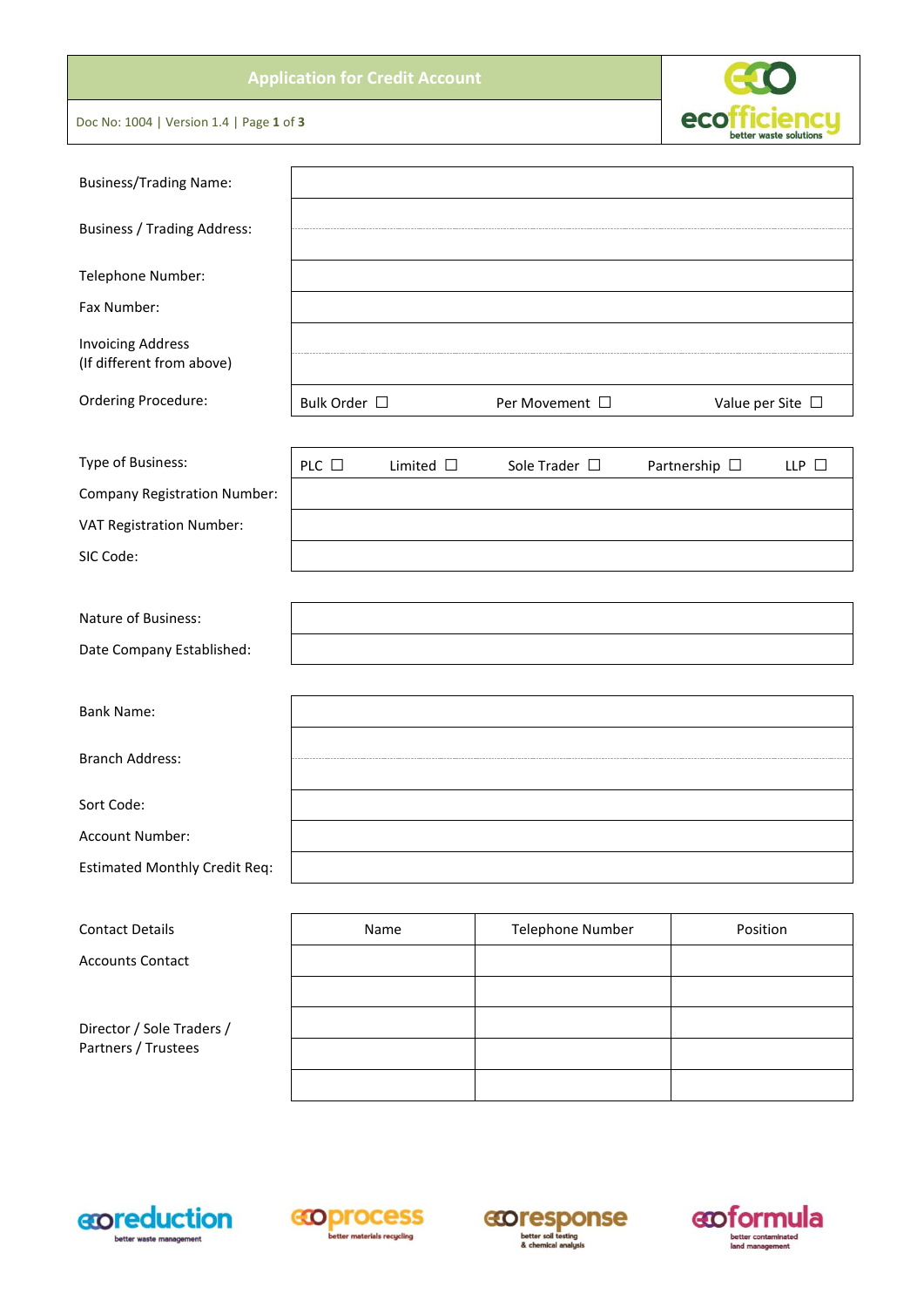

Doc No: 1004 | Version 1.4 | Page **2** of **3**

|                   | Trade Reference 1 | Trade Reference 2 |
|-------------------|-------------------|-------------------|
| Name of Company:  |                   |                   |
| Address:          |                   |                   |
| Telephone Number: |                   |                   |
| Fax Number:       |                   |                   |

## **Declaration:**

Each Signatory, as authorised representative(s) of the applicant Customer, hereby applies for a Credit Account and agrees to pay the account 30 days from month end in accordance with Ecofficiency Ltd conditions of sale. Each Signatory further agrees that those conditions of sale (as modified, amended or updated by Ecofficiency from time to time) shall apply to all sales of Ecofficiency goods or services.

### **Should be signed by a director(s), partner(s), company secretary or proprietor of the business.**

| Signed: | Print Name & Position: | Date: |
|---------|------------------------|-------|
| Signed: | Print Name & Position: | Date: |
| Signed: | Print Name & Position: | Date: |
| Signed: | Print Name & Position: | Date: |

| <b>FOR ECOFFICINECY USE ONLY</b> |                             |
|----------------------------------|-----------------------------|
| Credit Checked By:               | Approved By:                |
| Credit limit Requested:          | Date:                       |
| Credit limit Recommended:        | <b>Credit Limit Agreed:</b> |